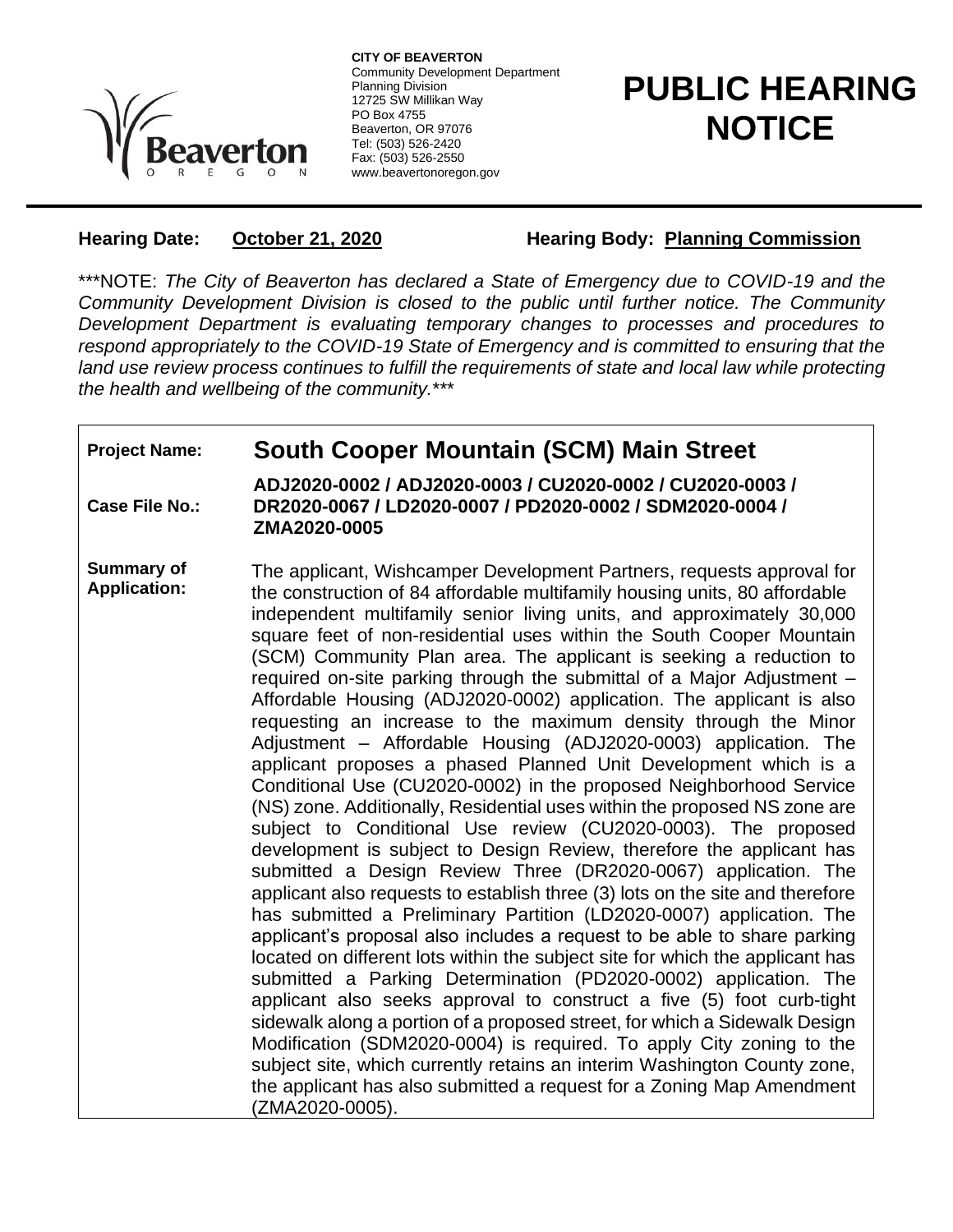| <b>Project</b><br>Location:                       | The site is located at 17811 SW Scholls Ferry Road, specifically identified<br>as Tax Lot 500 on Washington County Tax Assessor's Map 2S106B.                                                                                                                                                                                                                                                                                                                                                                                                                                                                   |
|---------------------------------------------------|-----------------------------------------------------------------------------------------------------------------------------------------------------------------------------------------------------------------------------------------------------------------------------------------------------------------------------------------------------------------------------------------------------------------------------------------------------------------------------------------------------------------------------------------------------------------------------------------------------------------|
| <b>Zoning &amp; NAC:</b>                          | Washington County Interim Zoning (AF-20) / Neighbors Southwest NAC                                                                                                                                                                                                                                                                                                                                                                                                                                                                                                                                              |
| <b>Applicable</b><br><b>Approval</b><br>Criteria: | Development Code Section 40.03.1 Facilities Review,<br>Section<br>40.10.15.3.C Minor Adjustment - Affordable Housing,<br>Section<br>40.10.15.4.C Major Adjustment - Affordable Housing, Section 40.15.15.3<br>Conditional Use - New Conditional Use, Section 40.15.15.4 Conditional<br>Use - Planned Unit Development, Section 40.20.15.3 Design Review<br>Three, Section 40.45.15.4.C Land Division - Preliminary Partition, Section<br>40.55.15.2.C Parking Determination - Shared Parking, Section 40.58.15.C<br>Sidewalk Design Modification, Section 40.97.15.1.C Zoning Map<br>Amendment - Quasi-Judicial |
| <b>Hearing Time</b><br>and Place:                 | City Council Chambers, First Floor, Beaverton Building,<br>12725 SW Millikan Way, October 21, 2020 at 6:30 pm.<br>(Note: Public Hearings are held remotely and can be viewed at the<br>following link: https://www.beavertonoregon.gov/291/Agendas-Minutes)                                                                                                                                                                                                                                                                                                                                                     |
| <b>Staff Contact</b><br>(Project<br>Planner):     | Elena Sasin, Associate Planner<br>503-526-2494 / esasin@beavertonoregon.gov                                                                                                                                                                                                                                                                                                                                                                                                                                                                                                                                     |

During this State of Emergency, staff strongly encourages you to submit any testimony comments or questions via email to the Project Planner. Pursuant to Section 50.88 of the Beaverton Development Code, written comments or exhibits submitted prior to the hearing to be submitted by staff at the hearing must be received by the City Recorder no later than 4:30 p.m. on the day of the scheduled hearing. Mailed written comments to the Commission should be sent to the attention of Elena Sasin, Planning Division, PO Box 4755, Beaverton, OR 97076. To be made a part of the staff report, correspondence needs to be received by **October 9, 2020**. All written testimony provided prior to the meeting will be provided to Planning Commission prior to their decision. Please reference the Case File Number and Project Name in your written comments. Comments may also be provided via email to [esasin@beavertonoregon.gov.](mailto:esasin@beavertonoregon.gov)

Staff strongly encourages you to participate in the public process by reviewing documents online and viewing the public meeting at [https://www.beavertonoregon.gov/291/Agendas-Minutes.](https://www.beavertonoregon.gov/291/Agendas-Minutes) The City has implemented a phone-based tool for submitting oral testimony at Planning Commission meetings and/or provide an opportunity to testify via webcam at the Beaverton Building during the hearing. The telephone call-in line for public testimony during the public hearing is 503-755-9544. If you do not have the technology to view documents, watch, or participate in the meeting, please contact the project planner for additional support.

## **Facilities Review Committee Meeting Day: Wednesday, September 30, 2020**

The Facilities Review Committee is not a decision-making body but advises the Director and Planning Commission on a project's conformity to the technical criteria specified in Section 40.03 of the Beaverton Development Code. The Director will include the Committee's recommendation in the staff report to the decision-making authority. The Facilities Review Committee meeting is open to the public but is not intended for public testimony.